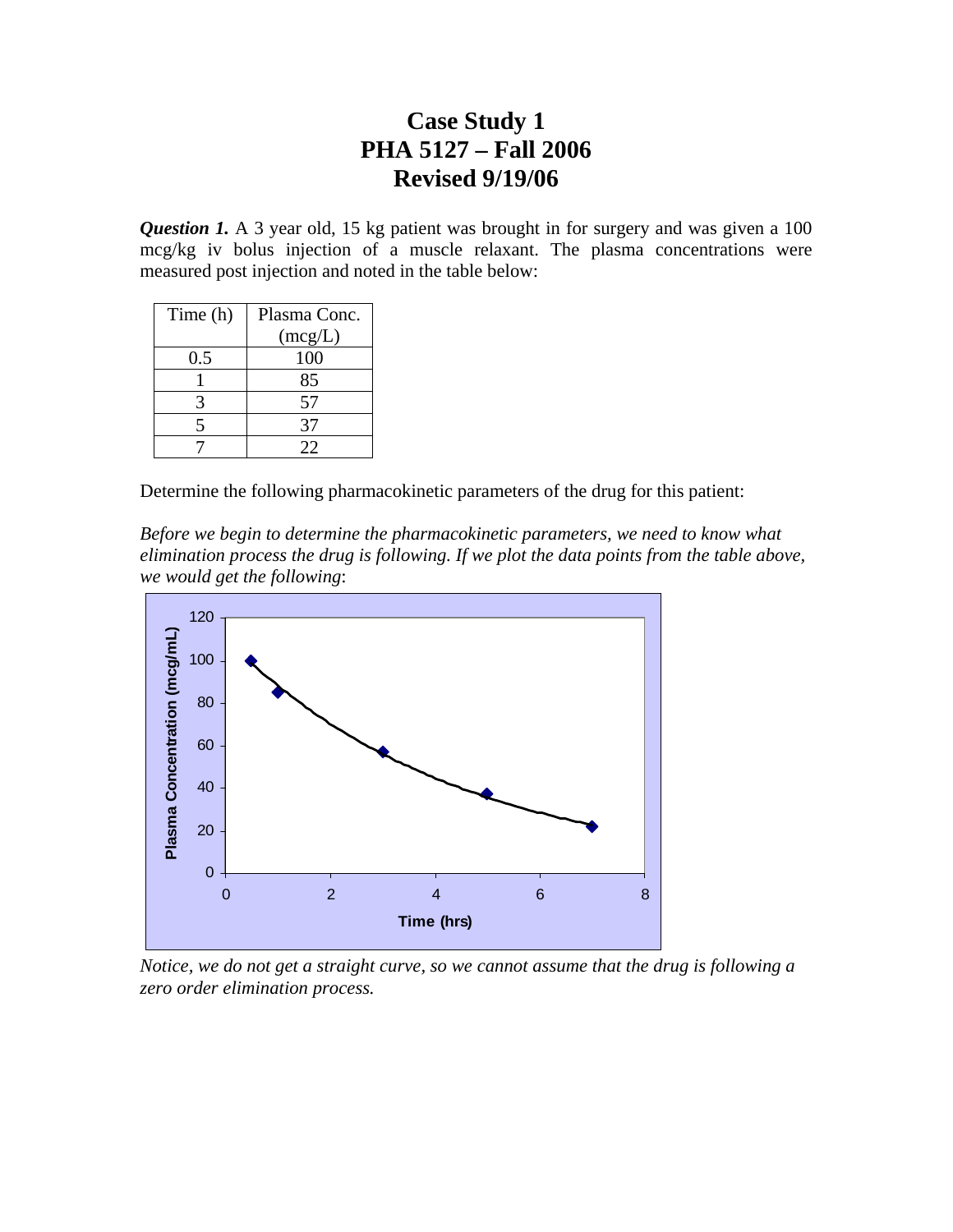*Let's plot the data on a semi-log scale:* 



*Notice we do get a fairly straight line, so we can assume that this drug follows a firstorder elimination process.* 

a) The elimination rate constant  $(k_e)$ .

There are several ways to get  $k_e$ . The following just goes over two methods:

I. Plot the above data points on a semi-log paper (with time on the x-axis and plasma conc. on the y-axis) and draw a straight line thru the data points. Select two data sets on the line and plug into equation as shown below.

Say from the straight line, we get the concentration at 4 hrs which is 50 mcg/L and at 16 hrs which is 5 mcg/L.

$$
k_e = \frac{\ln C_1 - \ln C_2}{t_2 - t_1} = \frac{\ln \left(50 \frac{mcg}{L}\right) - \ln \left(5 \frac{mcg}{L}\right)}{16hr - 4hr} = 0.2hr^{-1}
$$

II. You can also use excel. Plot the time on the x-axis and the ln(Plasma Conc.) on the y-axis and put a trendline thru the data points. When you select the trendline option, you should also be able to get the equation of the trendline which in this case is

$$
\ln(C) = -k_e \times t + \ln(C_o) = -0.2 \times t + 4.7
$$

From this equation you get  $k_e = 0.2$  hr<sup>-1</sup>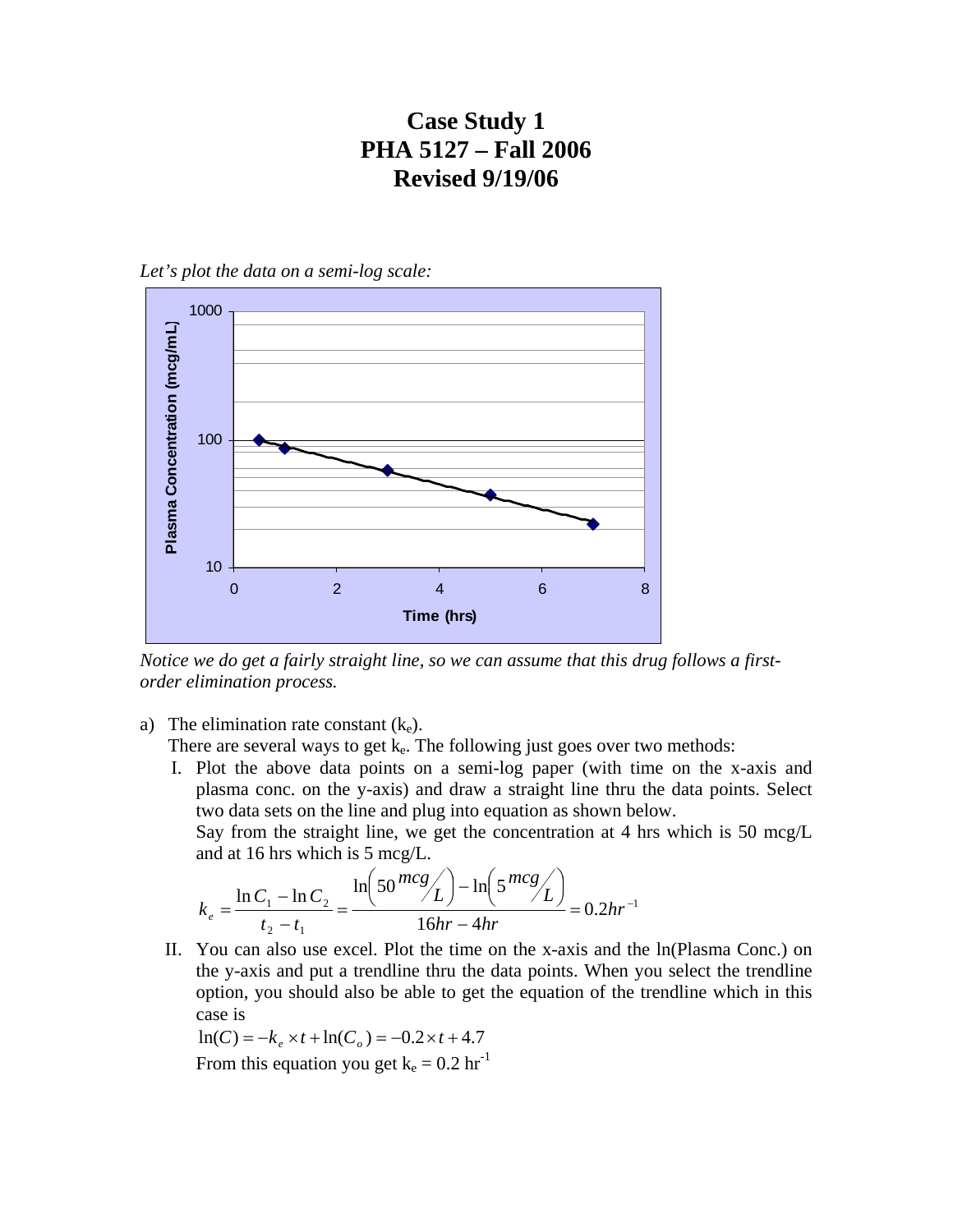*Please note, it usually is better to select data points from the trendline/line drawn to use for your calculations since the data may not always be perfect and fall on the trendline/best-fit-curve perfectly. This is why some people get two different ke when selecting two different data sets straight from the table.* 

b) The half life  $(t_{1/2})$ .

$$
t_{\frac{1}{2}} = \frac{\ln(2)}{k_e} = \frac{0.693}{k_e} = \frac{0.693}{0.2hr^{-1}} = 3.4hr
$$

- c) The initial plasma drug concentration  $(C_0)$ . *Please note that the route of administration is i.v. bolus!* Again, there are several ways to get  $C_0$ . The following just goes over two methods:
	- I. Using the semi-log plotted method, extend the straight line thru the y-axis and the concentration at the y-axis, when  $t = 0$  hrs, is  $C_0$  which in this case is 110 mcg/L.
	- II. Using the trendline excel equation, you get  $\ln(C_0) = 4.7$ , so  $C_0 = 110$  mcg/L.
- d) The volume of distribution  $(V_d)$ .

$$
V_d = \frac{Dose}{C_0} = \frac{100 \frac{mcg}{kg} \times 15 kg}{110 \frac{mcg}{L}} = \frac{1500 mcg}{110 \frac{mcg}{L}} = 13.6L
$$

e) The area under the curve  $(AUC_{0}^{\circ})$  using the trapezoidal rule.

First start by getting the concentration at constant time intervals—say 0, 4, 8, 12, 16, and 20 hrs. You can the data points by i) reading them off the straight line plotted on the semi-log paper or ii) by using the trendline equation. The data points are as follows:

| Time (hrs) | Concentration (mcg/L) |
|------------|-----------------------|
|            | 110                   |
|            | 50                    |
|            | 22                    |
| 12         | 10                    |
| 16         |                       |
|            |                       |

The calculations for AUC are as follows: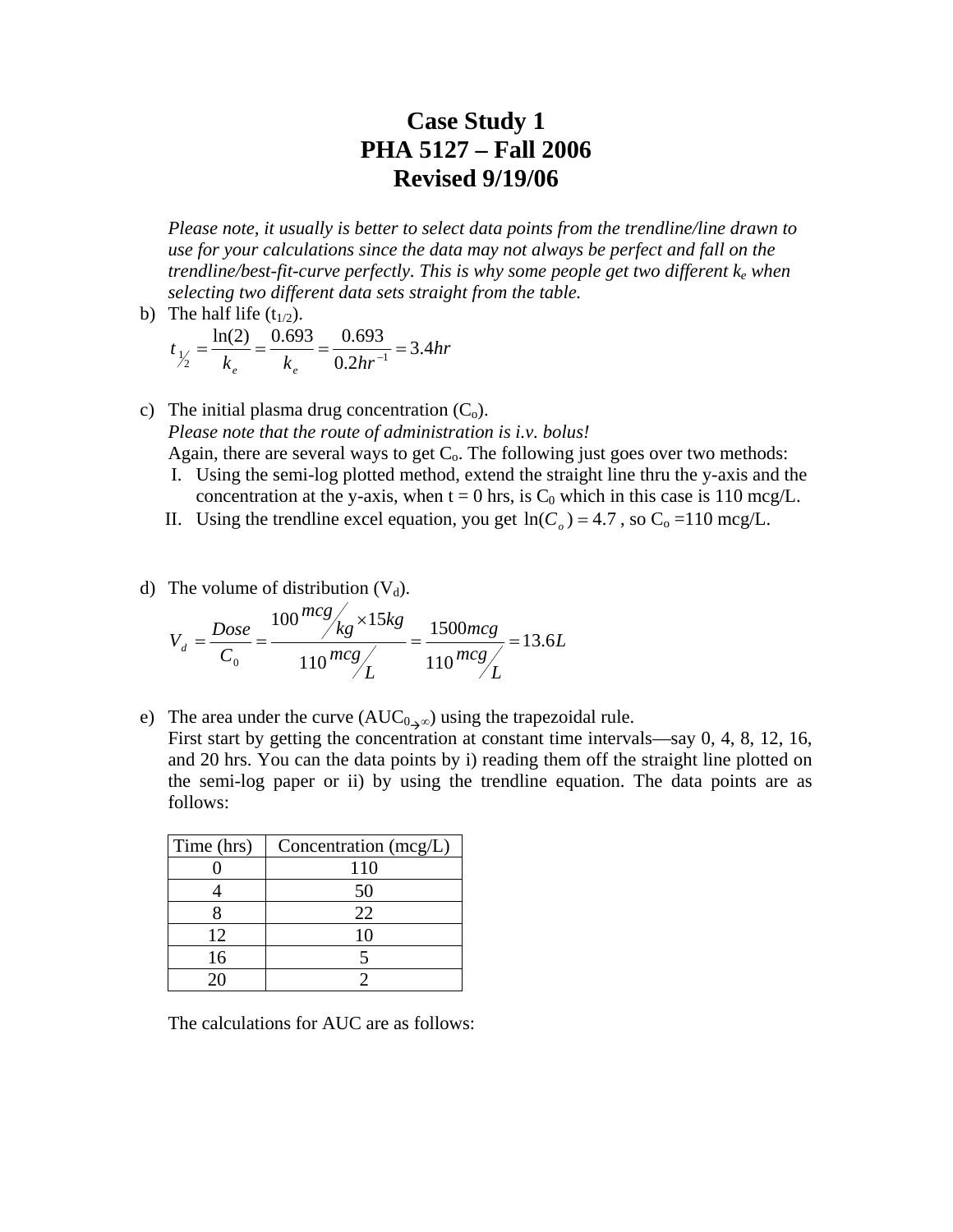$$
AUC_{t_1 \to t_2} = \frac{C_{t_2} + C_{t_1}}{2} \times (t_2 - t_1)
$$
  
\n
$$
AUC_{0h \to 4h} = \frac{50 \frac{mcg}{L} + 110 \frac{mcg}{L}}{2} \times (4hr - 0hr) = 320 \frac{mcg \cdot hr}{L}
$$
  
\n
$$
AUC_{4h \to 8h} = 144 \frac{mcg \cdot hr}{L}
$$
  
\n
$$
AUC_{8h \to 12h} = 64 \frac{mcg \cdot hr}{L}
$$
  
\n
$$
AUC_{12h \to 16h} = 30 \frac{mcg \cdot hr}{L}
$$
  
\n
$$
AUC_{16h \to 20h} = 14 \frac{mcg \cdot hr}{L}
$$
  
\n
$$
AUC_{20h \to \infty} = \frac{C_{20h}}{k_e} = \frac{2 \frac{mcg}{L}}{0.2hr^{-1}} = 10 \frac{mcg \cdot hr}{L}
$$
  
\n
$$
AUC_{0 \to \infty} = AUC_{0h \to 4h} + AUC_{4h \to 8h} + AUC_{12h \to 16h} + AUC_{16h \to 20h} + AUC_{20h \to \infty}
$$
  
\n
$$
= (320 + 144 + 30 + 14 + 10) \frac{mcg \cdot hr}{L} = 582 \frac{mcg \cdot hr}{L}
$$

f) At 2 hours after injection, what is the plasma drug concentration?  $C = C_0 \times e^{-k_e \times t} = 110 \frac{mcg}{L} \times e^{-0.2^{hr^{-1}} \times 2hr} = 74 \frac{mcg}{L}$  $= C_0 \times e^{-k_e \times t} = 110^{m c g} \times e^{-0.2^{hr^{-1}} \times 2hr} =$ 

*Question 2.* Following are the physicochemical properties of three drugs:

| Property                   | Drug A    | Drug B | Drug C  |
|----------------------------|-----------|--------|---------|
| Molecular Weight           | 315       | 378    | 90,000  |
| pKa                        | Neutral   | Base   |         |
| Polarity of unionized form | Non-polar | Polar  | Protein |

The muscle would most likely take up which of the above mentioned drugs? Why? What type of distribution (perfusion or permeability) limits the other drugs?

**The muscle would most likely take up Drug A due to its small molecular weight and no charge. Permeability distribution limits the other drugs (i.e. the charge for Drug B and the high molecular weight for Drug C).**